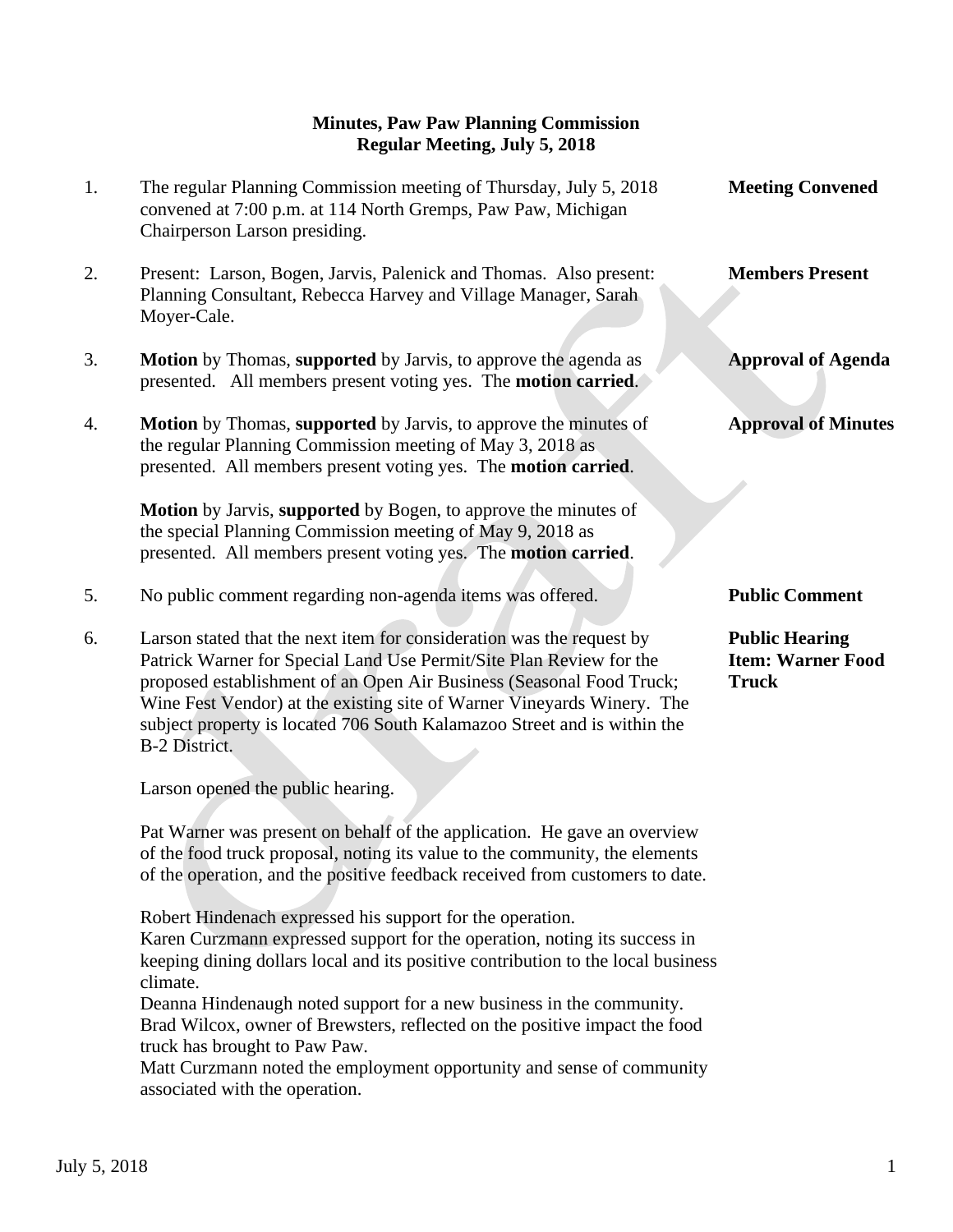John Braganinni, owner of St. Julian Wine Co. expressed support for the operation but noted concern with its impacts on permanent dining facilities in the area. He noted that zoning decisions should support existing businesses and their investment in the community. Ella McGuire expressed support for the operation. Diane Erikson noted support for the seasonal culture added with the food truck and its complement to the Warner operation. Dr. Hendrickson opined that food trucks are a progressing trend and they offer both dining options and an increase in the dining base within a community.

 There being no further public comment, Larson closed the public comment portion of the public hearing.

 General Planning Commission discussion ensued wherein it was determined that the food truck is proposed for location on private property and so is regulated as an 'open air business' under the Zoning Ordinance, as opposed to a 'food truck ordinance' that would apply to food trucks operating within road rights-of-way. It was further agreed that the 'wine fest vendor' element of the application would not be regulated as part of the 'open air business' but would instead be addressed through the Harvest Wine Fest operational procedures.

 In response to Commission questions, Warner confirmed that the food truck has been in operation since May 26, 2018 without the requisite approvals.

 The Planning Commission proceeded with a review of the proposal pursuant to applicable zoning provisions. With confirmation that the project site totals 1.6 acres; garbage containers are provided and maintained daily; restrooms are available within Warner's; and liability insurance is secured by Warner's, compliance with Section 42-367 (23) was confirmed.

 Pursuant to the special land use criteria, it was noted that adequate access and parking are provided on the site; the food truck location complies with applicable setback requirements and does not occupy existing parking spaces; associated outdoor activities include music at the amphitheater on site and bistro tables; hours of operation are 11:00 to 7:00, and 11:00 to 8:00 on Saturdays; and, no additional lighting or signage is proposed.

 **Motion** by Thomas, **supported** by Jarvis, to grant Special Land Use Permit and recommend Site Plan Approval for the proposed 'open air business' (food truck) at the existing site of Warner's Vineyard based upon a finding of compliance with the special land use criteria set forth in Section 42-366; the standards applicable to an 'open air business' set forth in Section 42-367 (23); and the site plan review criteria set forth in Section 42-402, subject to the following conditions: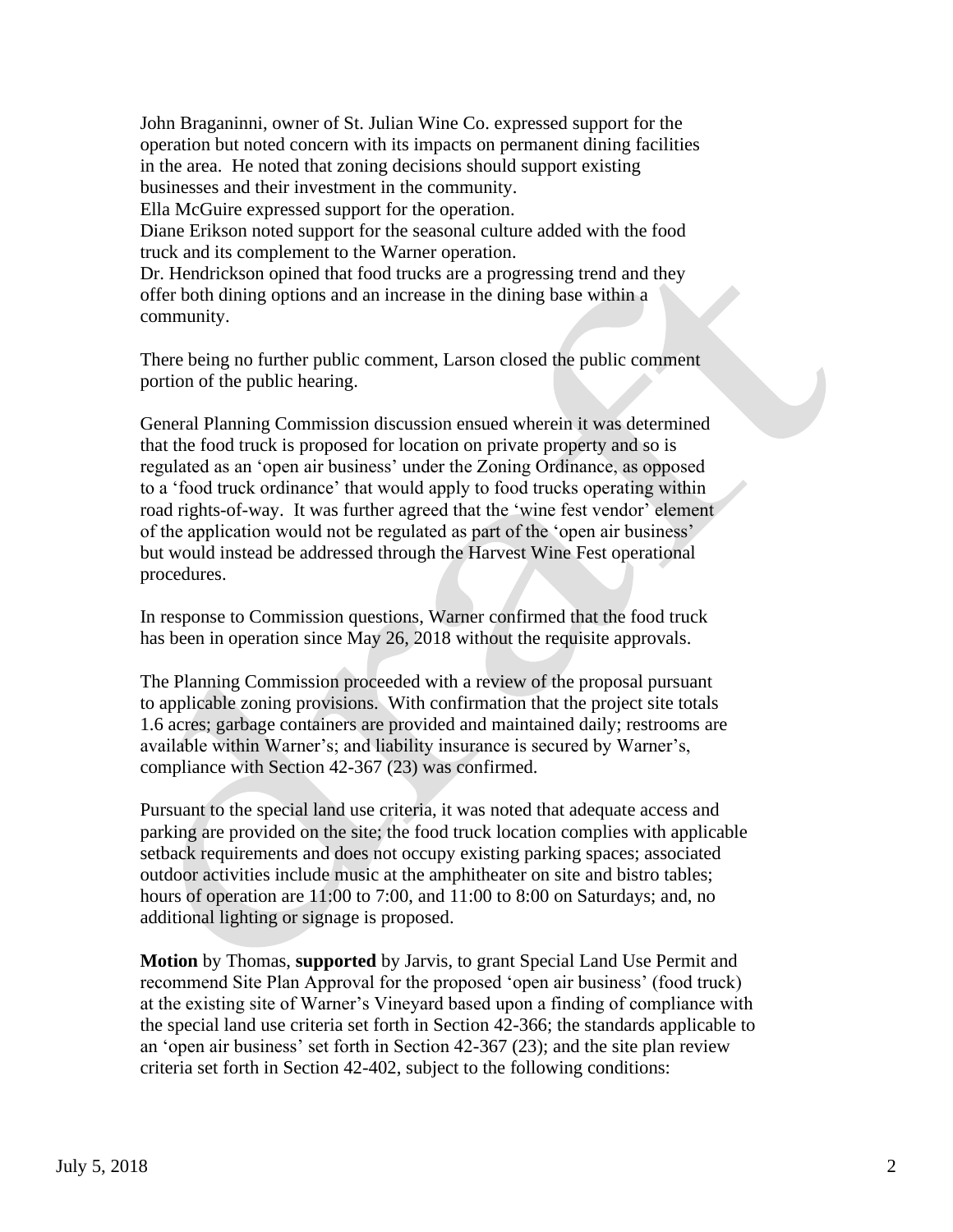- a. Designation of the existing driveway (with signage) as a 'no parking area'.
- b. Submission of a revised site plan indicating hours of operation; location of tables; the driveway as a 'no parking area'; location of restrooms; size of project site; and setback of the food truck from the sidewalk.
- c. Fire Department review/approval.
- d. Approval is valid from May 25, 2018 through September 30, 2018.

All members present voting yes. The **motion carried**.

7. Larson stated the next item for consideration was the request of Holly and **OnGoing Business:** Keith Dorgan for Site Plan Review of the establishment of a rooftop deck **148 E. Michigan** and fencing at 148 East Michigan.

 Larson noted that the Planning Commission granted site plan approval for the rooftop additions and fencing along the north, south and east sides of the building on May 9, 2018. Fencing along the east side of the building had not been approved due to concerns regarding visibility and consistency with building design per Section 42-255 C.4.

 Holly and Keith Dorgan were present on behalf of the application. A revised fencing proposal for the east side of the building was presented. A 5 ft aluminum fence similar to that approved for the north side of the building was proposed to replace the 6 ft composite fence originally proposed. The Dorgan's requested the ability to replace the aluminum fence with the composite fence if wind and/or privacy become an issue.

 Planning Commission members reiterated concerns with the snow and wind load associated with a 3-sided solid barrier, as well as concerns with the esthetic of the east wall given its location within the downtown. It was agreed that the enhancements made to the building to date have greatly improved its standing as a main building in the core of the Village.

 **Motion** by Jarvis, **supported** by Thomas, to accept the fencing proposal along the east side of the building with the requested contingency for modification. The motion **carried 3 to 2, with Larson and Bogen dissenting**.

8. Larson stated that the next item for consideration was the review/ **OnGoing Business**: revision of the residential districts. Specifically, review of draft **Residential Districts** text related to 'accessory dwellings', reduced dwelling sizes within **-** 'missing middle pocket neighborhoods, and a 'missing middle' overlay district. **housing'**

 Due to the lateness of the hour, review of the draft text was postponed to the next regular meeting of the Planning Commission.

## 9. Larson noted that no New Business was scheduled for consideration. **New Business**